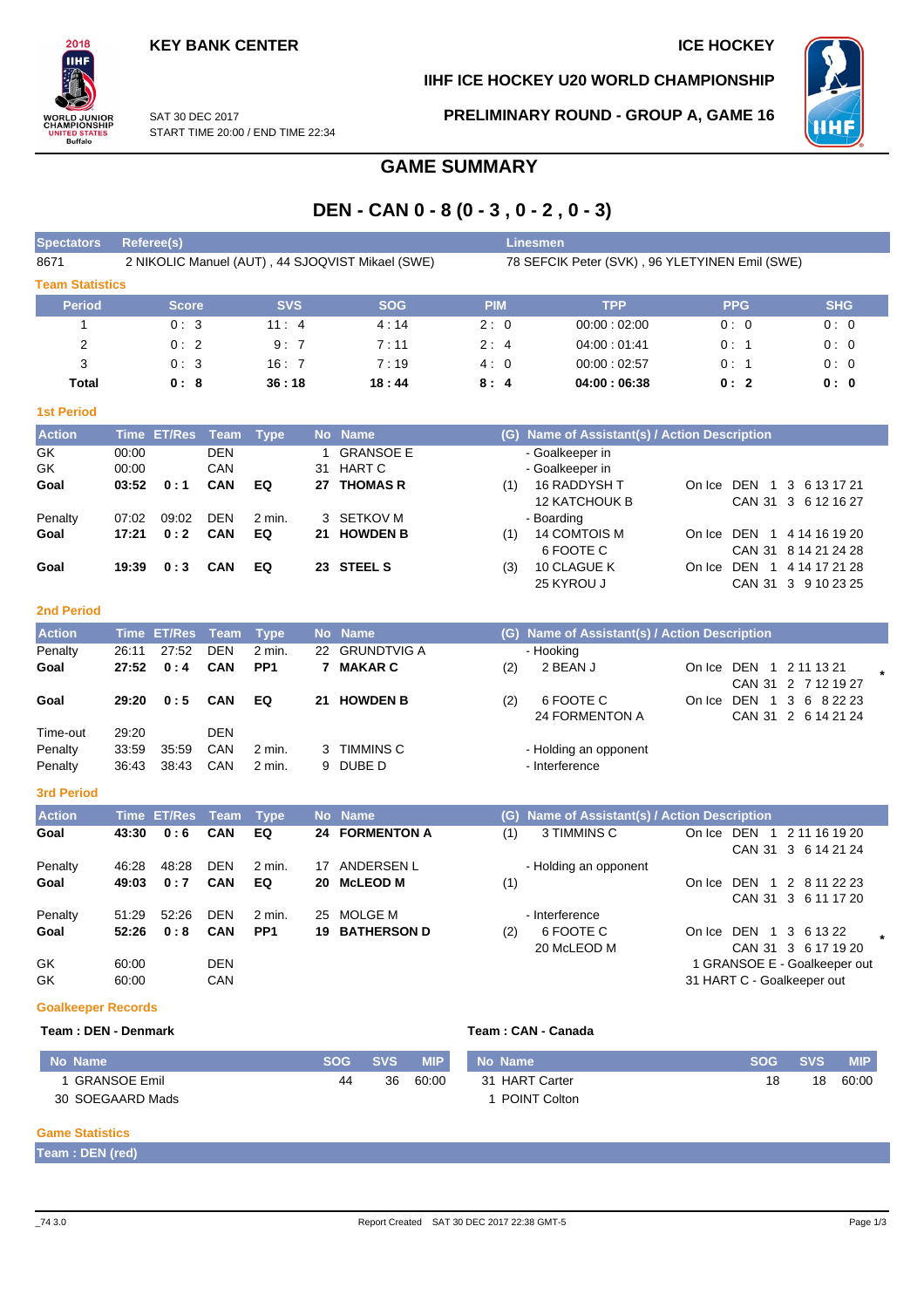# **KEY BANK CENTER ICE HOCKEY**



**Team : CAN (white)**

**IIHF ICE HOCKEY U20 WORLD CHAMPIONSHIP**

**PRELIMINARY ROUND - GROUP A, GAME 16**



SAT 30 DEC 2017 START TIME 20:00 / END TIME 22:34

| Head Coach: ELLER Olaf |                                          |              |              |          |          |               |          |                     |             | Shots on Goal |                |           |             | Time on Ice |                     |                |                   |           |                    |    |      |
|------------------------|------------------------------------------|--------------|--------------|----------|----------|---------------|----------|---------------------|-------------|---------------|----------------|-----------|-------------|-------------|---------------------|----------------|-------------------|-----------|--------------------|----|------|
| No Pos Name            |                                          | G.           | $\mathbf{A}$ | P.       |          |               |          | $PIM FO+ FO- FO+/-$ | FO%         |               | $\overline{2}$ | $3$ OT TS |             | $+/-$       |                     | $\overline{2}$ | $\overline{3}$    | <b>OT</b> | <b>TOT SHF AVG</b> |    |      |
| 3 D                    | <b>SETKOV Malte</b>                      | $\Omega$     | $\Omega$     | $\Omega$ | 2        | 0             | 0        | 0                   | 0.00        | $\Omega$      | $\Omega$       | $\Omega$  | 0           |             | $-2$ 7:35 6:33 7:15 |                |                   |           | 21:23              | 38 | 0.33 |
| 6 D                    | <b>JESSEN Jakob</b>                      | 0            | 0            | 0        | $\Omega$ | 0             | 0        | $\Omega$            | 0.00        | 0             | $\Omega$       | 2         | 2           | $-2$        |                     |                | 7:38 4:39 6:23    |           | 18:40              | 34 | 0:32 |
| 16 F                   | RONDBJERG Jonas                          | 0            | $\Omega$     | $\Omega$ | 0        | 0             | 0        | 0                   | 0.00        | 1             |                | 0         |             |             | -2 6:33 7:02 5:18   |                |                   |           | 18:53              | 24 | 0:47 |
| 19 F                   | KRAG Nikolai +A                          | $\mathbf 0$  | 0            | $\Omega$ | 0        | 8             | 9        | $-1$                | 47.06       | 0             |                | $\Omega$  |             |             | $-2$ 7:11 7:24 5:07 |                |                   |           | 19:42              | 24 | 0:49 |
| 20 F                   | <b>BLICHFELD Joachim</b>                 | 0            | 0            | $\Omega$ | 0        | $\Omega$      | 3        | $-3$                | 0.00        | 2             |                | $\Omega$  | 3           | $-2$        |                     |                | 6:06 6:58 4:55    |           | 17:59              | 22 | 0:49 |
| 2 D                    | <b>LARSEN Oliver</b>                     | 0            | 0            | $\Omega$ | 0        | 0             | 0        | 0                   | 0.00        | 0             |                | $\Omega$  |             |             | $-2$ 7:15 6:19 7:22 |                |                   |           | 20:56              | 33 | 0:38 |
| 8 F                    | <b>SCHMIDT-SVEJSTRUP Jacob</b>           | 0            | 0            | $\Omega$ | $\Omega$ | 0             | 0        | $\Omega$            | 0.00        | 1             |                |           | 3           |             | -2 3:12 5:19 5:04   |                |                   |           | 13:35              | 23 | 0:35 |
| 11 F                   | AHLBERG Valdemar                         | $\Omega$     | $\Omega$     | $\Omega$ | 0        | 0             | 0        | 0                   | 0.00        | 0             |                |           | 2           |             |                     |                | -2 5:54 6:18 6:50 |           | 19:02              | 30 | 0:38 |
| 22 F                   | <b>GRUNDTVIG Andreas</b>                 | 0            | 0            | $\Omega$ | 2        |               | 2        | $-1$                | 33.33       | 0             | 0              |           |             |             | $-2$ 3:42 4:08 5:52 |                |                   |           | 13:42              | 25 | 0:32 |
| 23 F                   | <b>MADSEN David</b>                      | 0            | $\mathbf 0$  | $\Omega$ | $\Omega$ | $\mathcal{P}$ | 7        | $-5$                | 22.22       | 0             |                | $\Omega$  |             |             | -2 3:11 4:57 4:54   |                |                   |           | 13:02              | 23 | 0:34 |
| 4 D                    | <b>LARSEN Christian</b>                  | $\mathbf{0}$ | $\mathbf 0$  | 0        | $\Omega$ | 0             | $\Omega$ | $\Omega$            | 0.00        | 0             | $\Omega$       | 1         | 1           |             | $-2$ 5:22 6:46 5:59 |                |                   |           | 18:07              | 33 | 0:32 |
| 13 F                   | <b>MATHIASEN-WEJSE</b><br>Christian $+C$ | $\Omega$     | $\mathbf{0}$ | $\Omega$ | $\Omega$ | 5             | 9        | $-4$                | 35.71       | $\Omega$      | $\Omega$       | $\Omega$  | $\Omega$    |             | -1 5:20 5:51 4:32   |                |                   |           | 15:43              | 23 | 0:41 |
| 14 D                   | <b>MORTENSEN Lasse</b>                   | $\mathbf{0}$ | $\mathbf{0}$ | 0        | 0        | 0             | $\Omega$ | 0                   | 0.00        | 0             | $\Omega$       | $\Omega$  | 0           |             | -2 6:31 6:37 5:47   |                |                   |           | 18:55              | 31 | 0:36 |
| 17 F                   | <b>ANDERSEN Lucas</b>                    | $\mathbf 0$  | 0            | 0        | 2        | 1             | 0        |                     | 1 100.00    | 0             | $\Omega$       | $\Omega$  | 0           |             | -2 5:43 4:42 3:36   |                |                   |           | 14:01              | 20 | 0:42 |
| 21 F                   | NIELSEN Daniel +A (BP)                   | $\Omega$     | $\Omega$     | $\Omega$ | 0        | 0             | 0        | 0                   | 0.00        | 0             | 0              |           |             |             | -2 5:23 5:31 5:18   |                |                   |           | 16:12              | 24 | 0:40 |
| 25 F                   | <b>MOLGE Magnus</b>                      | $\mathbf{0}$ | 0            | 0        | 2        | 0             | 0        | $\Omega$            | 0.00        | 0             | 0              | $\Omega$  | 0           |             |                     |                | 3:58 2:48 4:55    |           | 11:41              | 18 | 0:38 |
| 27 F                   | <b>SCHULTZ Phillip</b>                   | $\mathbf 0$  | 0            | 0        | $\Omega$ | $\mathbf{1}$  |          | 0                   | 50.00       | 0             | 0              | $\Omega$  | $\Omega$    | $\Omega$    |                     |                | 3:18 4:04 4:34    |           | 11:56              | 23 | 0:31 |
| 28 F                   | <b>GATH Christoffer</b>                  | 0            | $\Omega$     | $\Omega$ | 0        | 4             | 8        | $-4$                | 33.33       | 0             | 0              | $\Omega$  | 0           | -1          |                     |                | 4:02 2:20 4:17    |           | 10:39              | 20 | 0:31 |
| 1 GK                   | <b>GRANSOE Emil</b>                      | 0            | 0            | $\Omega$ | $\Omega$ |               |          |                     |             | 0             | 0              | $\Omega$  | 0           |             |                     |                |                   |           |                    |    |      |
| 30 GK                  | <b>SOEGAARD Mads</b>                     | $\mathbf 0$  | 0            | 0        | 0        |               |          |                     |             | 0             | 0              | $\Omega$  | $\mathbf 0$ |             |                     |                |                   |           |                    |    |      |
| <b>Total</b>           |                                          | 0            | $\bf{0}$     | 0        | 8        | 22            | -39      |                     | $-17$ 36.07 | 4             |                | 77        | 18          |             |                     |                |                   |           |                    |    |      |

| $1$ called $\sqrt{MN}$ (willie) |                                 |              |              |                |          |                |    |                   |          |                |                |                      |             |       |                |      |             |            |                   |            |
|---------------------------------|---------------------------------|--------------|--------------|----------------|----------|----------------|----|-------------------|----------|----------------|----------------|----------------------|-------------|-------|----------------|------|-------------|------------|-------------------|------------|
|                                 | Head Coach : DUCHARME Dominique |              |              |                |          |                |    |                   |          |                |                | <b>Shots on Goal</b> |             |       |                |      | Time on Ice |            |                   |            |
| No Pos Name                     |                                 | G.           | $\mathbf{A}$ | P.             |          |                |    | PIM FO+ FO- FO+/- | FO%      |                | 2 <sup>7</sup> |                      | 3 OT TS     | $+/-$ | $\overline{2}$ | 3    | <b>OT</b>   | <b>TOT</b> | <b>SHF</b>        | <b>AVG</b> |
| 3 D                             | <b>TIMMINS Conor</b>            | 0            | 1            | 1              | 2        | 0              | 0  | $\Omega$          | 0.00     | 0              | 1              | 0                    |             | $+4$  | 6:23 7:42 9:03 |      |             | 23:08      | 33                | 0:42       |
| 9 F                             | DUBE Dillon +C                  | 0            | 0            | $\Omega$       | 2        | 0              | 1  | $-1$              | 0.00     | 0              | 2              | $\Omega$             | 2           | $+1$  | 6:04 6:36 1:05 |      |             | 13:45      | 20                | 0:41       |
| 23 F                            | <b>STEEL Sam</b>                |              | 0            | 1              | 0        | 11             | 4  |                   | 73.33    | 2              | 1              | 1                    | 4           | $+1$  | 5:37 6:50 3:49 |      |             | 16:16      | 20                | 0:48       |
| 25 F                            | <b>KYROU Jordan</b>             | 0            | 1            | 1              | $\Omega$ | 2              | 1  |                   | 66.67    | 0              | 1              | 0                    |             | $+1$  | 5:50 5:35 3:43 |      |             | 15:08      | 20                | 0:45       |
| 28 D                            | METE Victor +A                  | 0            | $\Omega$     | 0              | $\Omega$ | 0              | 0  | 0                 | 0.00     | 2              | $\Omega$       | 0                    | 2           | $+1$  | 4:39 3:00 0:00 |      |             | 7:39       | $12 \overline{ }$ | 0:38       |
| 8 D                             | <b>FABBRO Dante</b>             | 0            | 0            | 0              | 0        | 0              | 0  | 0                 | 0.00     |                | 0              | 0                    |             | $+1$  | 3:34 0:00 0:00 |      |             | 3:34       | 6                 | 0:35       |
| 10 D                            | CLAGUE Kale +A                  | 0            | 1            | 1              | 0        | 0              | 0  | 0                 | 0.00     | $\mathbf{1}$   | 1              | 2                    | 4           | $+1$  | 6:47 7:31 7:45 |      |             | 22:03      | 35                | 0:37       |
| 12 F                            | <b>KATCHOUK Boris</b>           | 0            | 1            | 1              | 0        |                | 0  |                   | 100.00   | 0              | 0              | 1                    |             | $+1$  | 5:14 3:38 4:27 |      |             | 13:19      | 18                | 0:44       |
| 16 F                            | RADDYSH Taylor                  | 0            | 1            | 1              | 0        | 0              | 0  | 0                 | 0.00     | $\overline{2}$ | 1              | 0                    | 3           | $+1$  | 5:27 3:41 3:32 |      |             | 12:40      | 18                | 0:42       |
| 27 F                            | <b>THOMAS Robert</b>            | 1            | 0            | 1              | $\Omega$ | 8              | 5  | 3                 | 61.54    | 1              | $\Omega$       | $\Omega$             |             | $+1$  | 5:54 3:45 4:47 |      |             | 14:26      | 20                | 0:43       |
| 2 D                             | <b>BEAN Jake</b>                | 0            | 1            |                | 0        | 0              | 0  | 0                 | 0.00     | 0              | 0              | 0                    | 0           | $+1$  | 7:32 8:16 7:44 |      |             | 23:32      | 33                | 0:42       |
| 6 D                             | <b>FOOTE Callan</b>             | 0            | 3            | 3              | 0        | 0              | 0  | $\Omega$          | 0.00     | 0              | 0              | 1                    |             | $+4$  | 5:01 8:16 7:30 |      |             | 20:47      | 29                | 0:43       |
| 14 F                            | <b>COMTOIS Maxime</b>           | 0            | 1            | 1              | $\Omega$ | 1              | 2  | $-1$              | 33.33    | 1              | 0              | 3                    | 4           | $+3$  | 4:07 3:21      | 6:04 |             | 13:32      | 23                | 0:35       |
| 21 F                            | HOWDEN Brett (BP)               | 2            | 0            | $\overline{2}$ | 0        | 9              | 5  | 4                 | 64.29    | 1              | 1              | 1                    | 3           | $+3$  | 4:23 4:13 5:37 |      |             | 14:13      | 23                | 0:37       |
| 24 F                            | <b>FORMENTON Alex</b>           | 1            | 1            | $\overline{2}$ | $\Omega$ | $\Omega$       | 0  | 0                 | 0.00     | $\Omega$       | 0              | 2                    | 2           | $+3$  | 4:32 3:31 6:12 |      |             | 14:15      | 23                | 0:37       |
| 7 D                             | <b>MAKAR Cale</b>               | 1            | 0            | 1              | 0        | 0              | 0  | 0                 | 0.00     | 0              |                | 0                    |             | 0     | 5:04 4:09      | 6:35 |             | 15:48      | 25                | 0:37       |
| 11 F                            | GADJOVICH Jonah                 | 0            | 0            | $\mathbf 0$    | 0        | 0              | 0  | $\Omega$          | 0.00     | 0              | 1              | 2                    | 3           | $+1$  | 4:00 4:44 5:08 |      |             | 13:52      | 22                | 0:37       |
| 17 F                            | <b>STEENBERGEN Tyler</b>        | 0            | 0            | $\Omega$       | $\Omega$ | 0              | 0  | $\Omega$          | 0.00     | 0              | 0              | 1                    |             | $+1$  | 2:06 2:42 6:00 |      |             | 10:48      | 16                | 0:40       |
| 19 F                            | <b>BATHERSON Drake</b>          |              | 0            | 1              | 0        | 0              | 0  | 0                 | 0.00     | 2              | 1              | 2                    | 5           | 0     | 3:25 3:22 5:35 |      |             | 12:22      | 16                | 0:46       |
| 20 F                            | McLEOD Michael                  | $\mathbf{1}$ | 1            | 2              | 0        | $\overline{7}$ | 4  | 3                 | 63.64    | 1              | $\Omega$       | 3                    | 4           | $+1$  | 4:00 4:59 5:16 |      |             | 14:15      | 21                | 0:40       |
| 1 GK                            | <b>POINT Colton</b>             | 0            | 0            | 0              | 0        |                |    |                   |          | 0              | 0              | 0                    | 0           |       |                |      |             |            |                   |            |
| 31 GK                           | <b>HART Carter</b>              | 0            | 0            | 0              | 0        |                |    |                   |          | 0              | $\Omega$       | $\Omega$             | $\mathbf 0$ |       |                |      |             |            |                   |            |
| <b>Total</b>                    |                                 | 8            | 12 20        |                | 4        | 39             | 22 |                   | 17 63.93 | 14             | 11             | 19                   | 44          |       |                |      |             |            |                   |            |